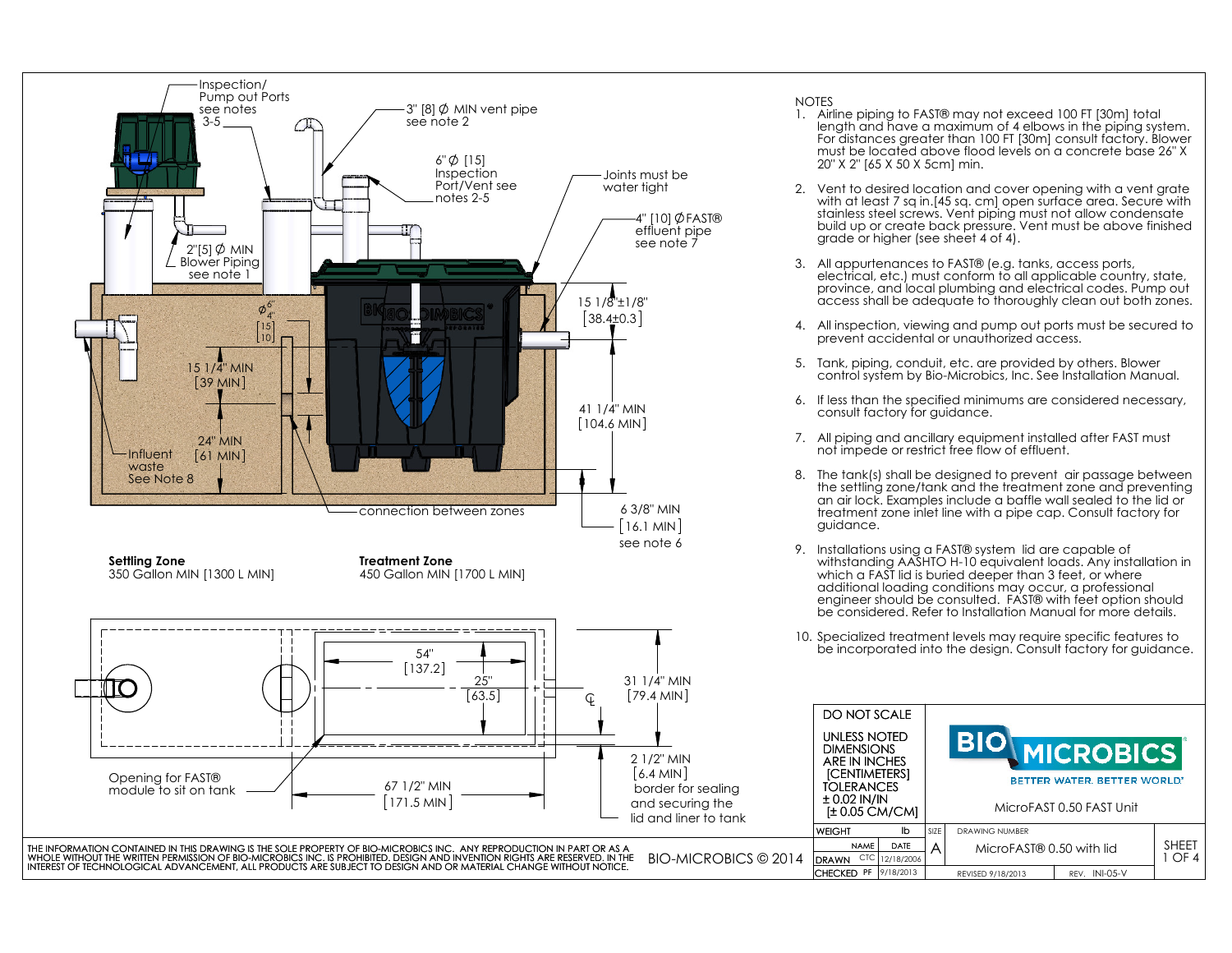

#### **NOTES**

- 1. Airline piping to FAST® may not exceed 100 FT [30m] total length and have a maximum of 4 elbows in the piping system. For distances greater than 100 FT [30m] consult factory. Blower must be located above flood levels on a concrete base 26" X 20" X 2" [65 X 50 X 5cm] min.
- 2. Vent to desired location and cover opening with a vent grate with at least 7 sq in.[45 sq. cm] open surface area. Secure with stainless steel screws. Vent piping must not allow condensate build up or create back pressure. Vent must be above finished grade or higher (see sheet 4 of 4).
- 3. All appurtenances to FAST® (e.g. tanks, access ports, electrical, etc.) must conform to all applicable country, state, province, and local plumbing and electrical codes. Pump out access shall be adequate to thoroughly clean out both zones.
- 4. All inspection, viewing and pump out ports must be secured to prevent accidental or unauthorized access.
- 5. Tank, piping, conduit, etc. are provided by others. Blower control system by Bio-Microbics, Inc. See Installation Manual.
- 6. If less than the specified minimums are considered necessary, consult factory for guidance.
- 7. All piping and ancillary equipment installed after FAST must not impede or restrict free flow of effluent.
- 8. The tank(s) shall be designed to prevent air passage between the settling zone/tank and the treatment zone and preventing an air lock. Examples include a baffle wall sealed to the lid or treatment zone inlet line with a pipe cap. Consult factory for guidance.
- 9. The air supply line into the FAST® unit must be secured to prevent vibration induced damage. The air supply line should be secured with a non-corrosive clamp every 2' min [60 cm]. See alternate air supply option on sheet 4 of 4.
- 10. Specialized treatment levels may require specific features to be incorporated into the design. Consult factory for guidance.
- 11. Min. height may be reduced, consult factor and reference "Low Profile Module Procedure.pdf"
- NOTES<br>
1. Airline piping to FAS<br>
Inverse a maximum of greater than 100 FT<br>
above flood levels of<br>
min.<br>
2. Vent to desired loce<br>
min.<br>
least 7 sq in. [45 sq. c,<br>
screws. Vent piping<br>
back pressure. Vent<br>
sheet 4 of 4).<br>
3. DO NOT SCALEUNLESS NOTED **CROBICS DIMENSIONS**  ARE IN INCHES [CENTIMETERS] BETTER WATER, BETTER WORLD\* **TOLERANCES** ± 0.02 IN/IN [± 0.05 CM/CM] MicroFAST 0.50 FAST Unit DRAWING NUMBER WFIGHT lb NAME DATE $\mathsf{A}$  MicroFAST® 0.50 with feet  $\begin{array}{|l|l|}\n\hline\n 2\t0 & 4\n\end{array}$ THE INFORMATION CONTAINED IN THIS DRAWING IS THE SOLE PROPERTY OF BIO-MICROBICS INC. ANY REPRODUCTION IN PART OR AS A A4 DRAWN CTC 12/18/2006 WHOLE WITHOUT THE WRITTEN PERMISSION OF BIO-MICROBICS INC. IS PROHIBITED. DESIGN AND INVENTION RIGHTS ARE RESERVED. IN THEBIO-MICROBICS © 2014 INTEREST OF TECHNOLOGICAL ADVANCEMENT, ALL PRODUCTS ARE SUBJECT TO DESIGN AND OR MATERIAL CHANGE WITHOUT NOTICE. CHECKED PF 9/18/2013 . INI-05-V REVISED 9/18/2013 REV.
	- 12. Refer to sheet 4 of 4 for leg extensions requirements.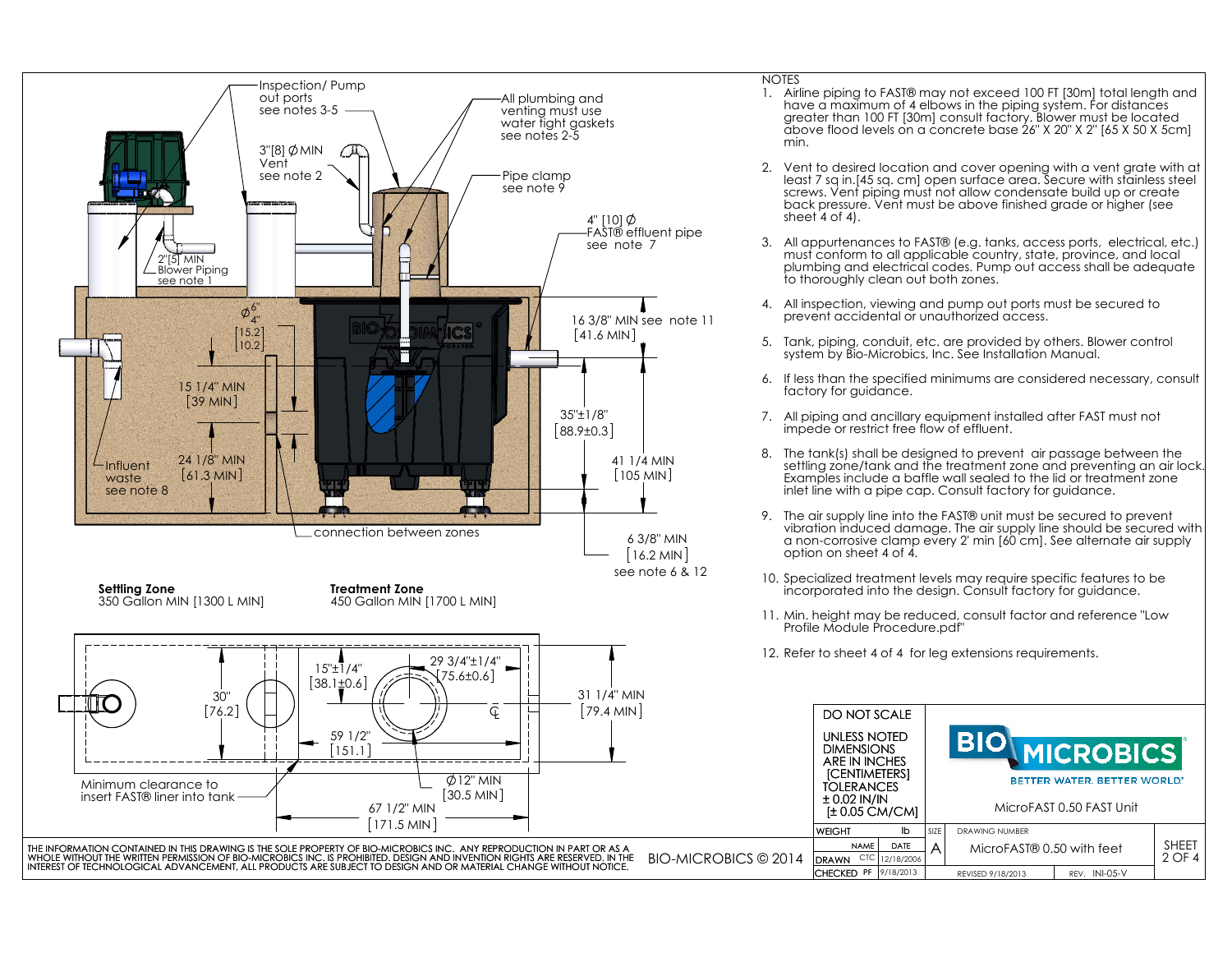#### Specifications for MicroFAST 0.50 Wastewater Treatment System 1. GENERAL

 The contractor shall furnish and install (1) MicroFAST®0.50 treatment system as manufactured by Bio-Microbics, Inc. The treatment system shall be complete with all needed equipment as shown on the drawings and specified herein.

The principal items of equipment shall include the FAST® system insert, blower assembly, blower controls and leg extensions or lid. All other items will be provided by others. The MicroFAST 0.50 unit shall be situated within a 450 Gallon [1700L] minimum compartment as shown on the drawings. Suggested maximum settling zone is (1) X the daily flow. Tank must provide adequate pump out access and conform to local, state, and all other applicable codes. The contractor shall coordinate the proper fabrication of the tank between the FAST system and tank supplier with regard to fabrication of the tank, installation of the FAST unit, and delivery to the job site.

#### 2. OPERATING CONDITIONS

 The MicroFAST 0.50 treatment system shall be capable of treating the wastewater produced by typical family activities (bath, laundry, kitchen, etc.) ranging from (1) one to (8) eight people and not to exceed 500 US Gallons per day (1800 LPD) provided the waste contains nothing that will interfere with biological treatment. The FAST system is a biological treatment system not meant for non-biodegradable or industrial wastewater.

## 3. MEDIA

 The FAST® media shall be manufactured of rigid PVC, polyethylene, or polypropylene and it shall be supported by the polyethylene insert. The media shall be fixed in position and contain no moving or wearing parts and shall not corrode. The media shall be designed and installed to ensure that sloughed solids descend through the media to the bottom of the septic tank.

# 4. BLOWER

 The MicroFAST 0.50 unit shall come equipped with a regenerative type blower capable of delivering 17-25 CFM [31-46 m3/hr]. The blower assembly shall include an inlet filter with metal filter element. The blower shall be mounted outside the tank on a contractor supplied concrete base. Blower piping to the tank shall use non-corrosive material (PVC, Galvanized, or stainless Steel). Do not run galvanized pipe inside the treatment tank. Refer to Installation Manual for further details.

## 5. REMOTE MOUNTED BLOWER

The blower shall be placed on a contractor supplied concrete base. The blower must not sit in standing water and its elevation must be higher than the tank and normal flood level. A twopiece, rectangular housing shall be provided. The discharge air line from the blower to the MicroFAST® System shall be provided and installed by the contractor.

## 6. ELECTRICAL

Wiring distances must prevent significant voltage loss. Input power on 60Hz electrical systems 110/220VAC, 1Ø, 3.5/1.7 FLA, on 50 Hz electrical systems 220VAC, 1Ø, 1.9 FLA. Other voltages The electrical source should be within 150 feet [45 meters] of the blower consult local codes for longer wiring distances. All wiring must conform to all applicable codes(IEC, NEC, etc.). and phase are also available. Actual power consumption varies with site conditions. All conduit and wiring shall be supplied by contractor.

## 7. CONTROLS

The control panel provides power to the blower and contains an alarm system consisting of a visual and audible alarm capable of signaling blower circuit failure and high water conditions. The control panel is equipped with SFR® (Sequencing Fixed Reactor) timed control feature. A manual alarm silence button is included.

#### 8. INSTALLATION AND OPERATING INSTRUCTIONS

All work must be done in accordance with local codes and regulations. Installation of the FAST 0.50 shall be done in accordance with the written instructions provided by the manufacturer. Manuals shall be furnished, which will include a description of system installation, operation, and maintenance procedures.

# 9. FLOW AND DOSING

 FAST® systems have been successfully designed, tested and certified receiving gravity, demand-based influent flow. When influent flow is controlled by pump or other means to help with highly variable flow conditions, then multiple dosing events should be used to maximize performance. The flow rate shall not exceed 5 gpm (19 Lpm) with a maximum hourly flow not to exceed 10% of the design daily flow (50 gph (190 LPH)).

# 10.WARRANTY

 Bio-Microbics, Inc. warrants all new residential FAST® models (MicroFAST® 0.50, 0.625, 0.75, 0.90, and 1.5) against defects in materials and workmanship for a period of two years after installation or three years from date of shipment which ever occurs first. All other FAST® system models are warranted for a period of one year after installation or eighteen months from date of shipment, whichever occurs first. All are subject to the following terms and conditions below:

During the warranty period, if any part is defective or fails to perform as specified when operating at design conditions, and if the equipment has been installed and is

| being operated and maintained in accordance with the written instructions provided by Bio-Microbics, Inc., Bio-Microbics, Inc. will repair or replace at its discretion such<br>defective parts free of charge. Defective parts must be returned by owner to Bio-Microbics, Inc.'s factory postage paid, if so requested. The cost of labor and all other<br>expenses resulting from replacement of the defective parts and from installation of parts furnished under this warranty and regular maintenance items such as<br>filters or bulbs shall be borne by the owner. This warranty does not cover general system misuse, aerator components which have been damaged by flooding or any<br>components that have been disassembled by unauthorized persons, improperly installed or damaged due to altered or improper wiring or overload protection.<br>This warranty applies only to the treatment plant and does not include any of the structure wiring, plumbing, drainage, septic tank or disposal system. Bio-Microbics, Inc.<br>reserves the right to revise, change or modify the construction and/or design of the FAST system, or any component part or parts thereof, without incurring any obligation<br>to make such changes or modifications in present equipment. Bio-Microbics, Inc. is not responsible for consequential or incidental damages of any nature resulting from<br>such things as, but not limited to, defect in design, material, or workmanship, or delays in delivery, replacements or repairs.<br>THIS WARRANTY IS IN LIEU OF ALL OTHER WARRANTIES EXPRESS OR IMPLIED. BIO-MICROBICS SPECIFICALLY DISCLAIMS ANY IMPLIED<br>WARRANTY OF MERCHANTABILITY OR FITNESS FOR A PARTICULAR PURPOSE.<br>NO REPRESENTATIVE OR PERSON IS AUTHORIZED TO GIVE ANY OTHER WARRANTY OR TO ASSUME FOR BIO-MICROBICS. INC., ANY<br>OTHER LIABILITY IN CONNECTION WITH THE SALE OF ITS PRODUCTS. Contact your local distributor for parts and service. | DO NOT SCALE<br><b>UNLESS NOTED</b><br><b>DIMENSIONS</b><br>ARE IN INCHES<br><b>[CENTIMETERS]</b><br><b>TOLERANCES</b><br>± 0.02 IN/IN<br>$\pm$ 0.05 CM/CM] |   |                       | <b>OMICROBICS</b><br>BETTER WATER, BETTER WORLD"<br>MicroFAST 0.50 FAST Unit |                 |
|----------------------------------------------------------------------------------------------------------------------------------------------------------------------------------------------------------------------------------------------------------------------------------------------------------------------------------------------------------------------------------------------------------------------------------------------------------------------------------------------------------------------------------------------------------------------------------------------------------------------------------------------------------------------------------------------------------------------------------------------------------------------------------------------------------------------------------------------------------------------------------------------------------------------------------------------------------------------------------------------------------------------------------------------------------------------------------------------------------------------------------------------------------------------------------------------------------------------------------------------------------------------------------------------------------------------------------------------------------------------------------------------------------------------------------------------------------------------------------------------------------------------------------------------------------------------------------------------------------------------------------------------------------------------------------------------------------------------------------------------------------------------------------------------------------------------------------------------------------------------------------------------------------------------------------------------------------------------------|-------------------------------------------------------------------------------------------------------------------------------------------------------------|---|-----------------------|------------------------------------------------------------------------------|-----------------|
|                                                                                                                                                                                                                                                                                                                                                                                                                                                                                                                                                                                                                                                                                                                                                                                                                                                                                                                                                                                                                                                                                                                                                                                                                                                                                                                                                                                                                                                                                                                                                                                                                                                                                                                                                                                                                                                                                                                                                                            | <b>WEIGHT</b>                                                                                                                                               |   | <b>DRAWING NUMBER</b> |                                                                              |                 |
| THE INFORMATION CONTAINED IN THIS DRAWING IS THE SOLE PROPERTY OF BIO-MICROBICS INC. ANY REPRODUCTION IN PART OR AS A<br>BIO-MICROBICS © 2014<br>WHOLE WITHOUT THE WRITTEN PERMISSION OF BIO-MICROBICS INC. IS PROHIBITED. DESIGN AND INVENTION RIGHTS ARE RESERVED. IN THE                                                                                                                                                                                                                                                                                                                                                                                                                                                                                                                                                                                                                                                                                                                                                                                                                                                                                                                                                                                                                                                                                                                                                                                                                                                                                                                                                                                                                                                                                                                                                                                                                                                                                                | DATE<br><b>NAME</b><br>DRAWN                                                                                                                                | Α |                       | MicroFAST® 0.50 Specifications                                               | SHEET<br>3 OF 4 |
| INTEREST OF TECHNOLOGICAL ADVANCEMENT, ALL PRODUCTS ARE SUBJECT TO DESIGN AND OR MATERIAL CHANGE WITHOUT NOTICE.                                                                                                                                                                                                                                                                                                                                                                                                                                                                                                                                                                                                                                                                                                                                                                                                                                                                                                                                                                                                                                                                                                                                                                                                                                                                                                                                                                                                                                                                                                                                                                                                                                                                                                                                                                                                                                                           | <b>ICHECKED PF 9/18/2013</b>                                                                                                                                |   | REVISED 9/18/2013     | REV. INI-05-V                                                                |                 |
|                                                                                                                                                                                                                                                                                                                                                                                                                                                                                                                                                                                                                                                                                                                                                                                                                                                                                                                                                                                                                                                                                                                                                                                                                                                                                                                                                                                                                                                                                                                                                                                                                                                                                                                                                                                                                                                                                                                                                                            |                                                                                                                                                             |   |                       |                                                                              |                 |